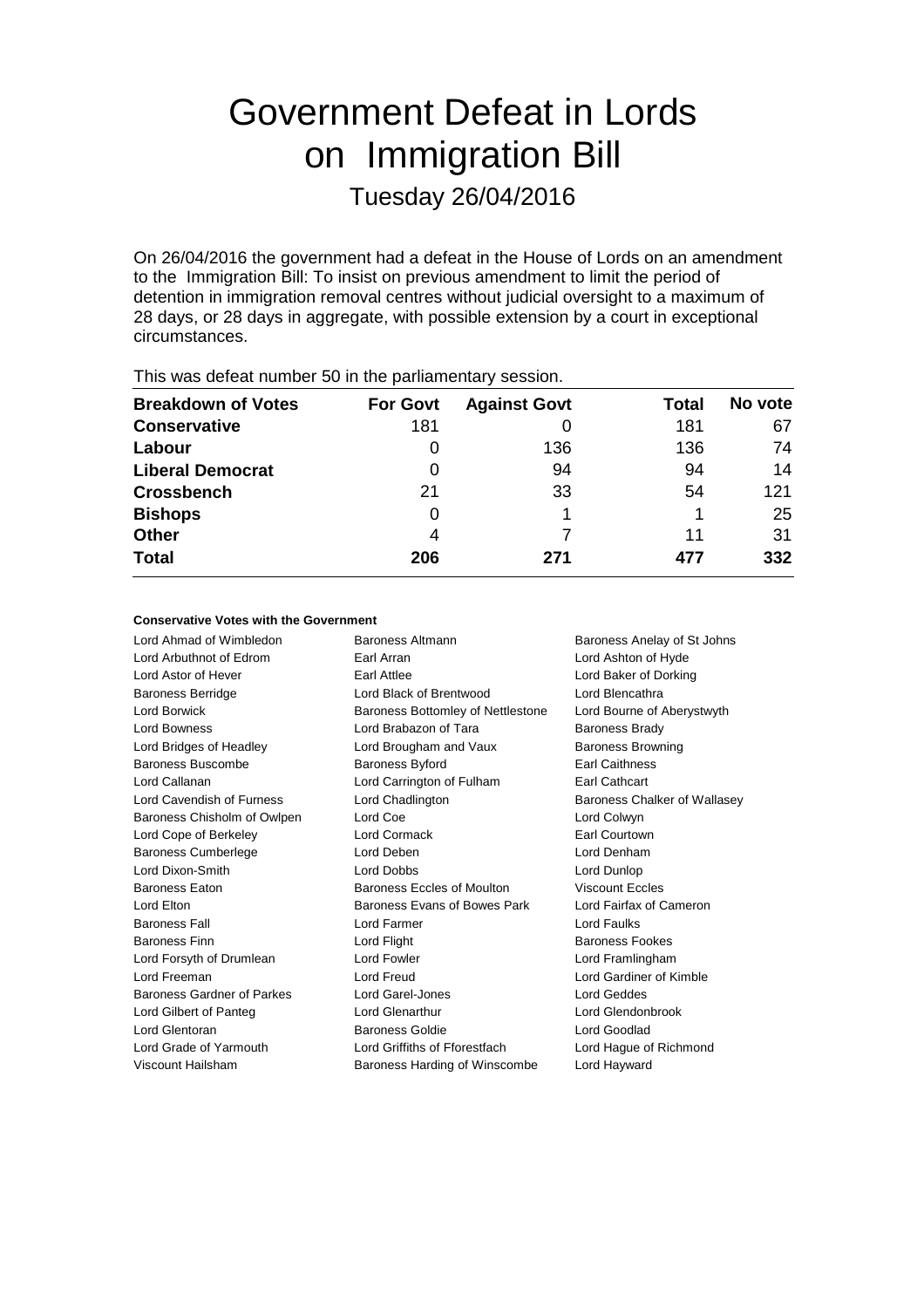Lord Higgins **Baroness Hodgson of Abinger** Lord Hodgson of Astley Abbotts Lord Holmes of Richmond Baroness Hooper Controller Lord Horam Lord Howard of Rising **Lord Howard of Lympne** Earl Howe Lord Hunt of Wirral Lord Inglewood Lord James of Blackheath Baroness Jenkin of Kennington Lord Jopling Corporation Lord Keen of Elie Lord King of Bridgwater Lord Kirkham Lord Lang of Monkton Lord Lansley **Lord Lawson of Blaby** Lord Lord Leigh of Hurley Lord Lexden Earl Lindsay Lord Lingfield Earl Liverpool Marquess of Lothian Lord Lucas Lord Mancroft Lord Marland Lord Marlesford Lord McColl of Dulwich Baroness McGregor-Smith Baroness McIntosh of Pickering Baroness Mobarik **Baroness Morris of Bolton** Lord Moynihan Lord Naseby Lord Nash Baroness Neville-Jones Baroness Neville-Rolfe Baroness Newlove Baroness Noakes Lord Northbrook Lord Norton of Louth Lord O'Shaughnessy Baroness O'Cathain **Lord O'Neill of Gatley** Lord Patten Baroness Perry of Southwark Baroness Pidding Baroness Post Lord Porter of Spalding Lord Price Lord Prior of Brampton Baroness Rawlings **Baroness Redfern Baroness Redfern** Lord Renfrew of Kaimsthorn Lord Ribeiro Viscount Ridley Lord Risby Lord Robathan Baroness Rock Lord Sassoon Baroness Scott of Bybrook Baroness Seccombe Earl Selborne Baroness Sharples Lord Sheikh Lord Sherbourne of Didsbury Lord Shinkwin Earl Shrewsbury Lord Skelmersdale Lord Smith of Hindhead Lord Spicer Baroness Stedman-Scott Lord Sterling of Plaistow Baroness Stowell of Beeston Lord Strathclyde Baroness Stroud Lord Suri Lord Taylor of Holbeach Lord Trefgarne Viscount Trenchard Lord Trimble Lord True Lord Tugendhat Viscount Ullswater Baroness Verma Lord Vinson Lord Wakeham Baroness Warsi Lord Wasserman Lord Whitby Baroness Wilcox Baroness Williams of Trafford Lord Young of Cookham Viscount Younger of Leckie

Baroness Helic **Baroness Helic** Lord Henley **Baroness Heyhoe Flint** 

Lord Lupton Lord Lyell Lord MacGregor of Pulham Market Lord Selkirk of Douglas **Lord Selsdon** Baroness Shackleton of Belgravia

**Conservative Votes against the Government**

### **Labour Votes with the Government**

### **Labour Votes against the Government**

Baroness Adams of Craigielea Lord Alli Lord Anderson of Swansea Baroness Andrews **Baroness Armstrong of Hill Top** Baroness Bakewell Lord Bassam of Brighton **Lord Beecham** Baroness Billingham Baroness Blackstone Baroness Blood Lord Boateng Lord Bradley **Lord Bragg Lord Bragg Lord Brennan** Lord Brookman Lord Campbell-Savours Lord Carter of Coles Lord Cashman Viscount Chandos Lord Clark of Windermere Lord Clarke of Hampstead Lord Collins of Highbury Baroness Corston Baroness Crawley Lord Davies of Oldham Lord Davies of Stamford Lord Desai **Baroness Donaghy** Baroness Donaghy Baroness Drake Lord Dubs **Lord Elder Baroness Farrington of Ribbleton** Lord Faulkner of Worcester Lord Foster of Bishop Auckland Lord Foulkes of Cumnock Baroness Gale **Baroness Golding** Lord Giddens **Baroness Golding** Lord Gordon of Strathblane Baroness Gould of Potternewton Lord Grocott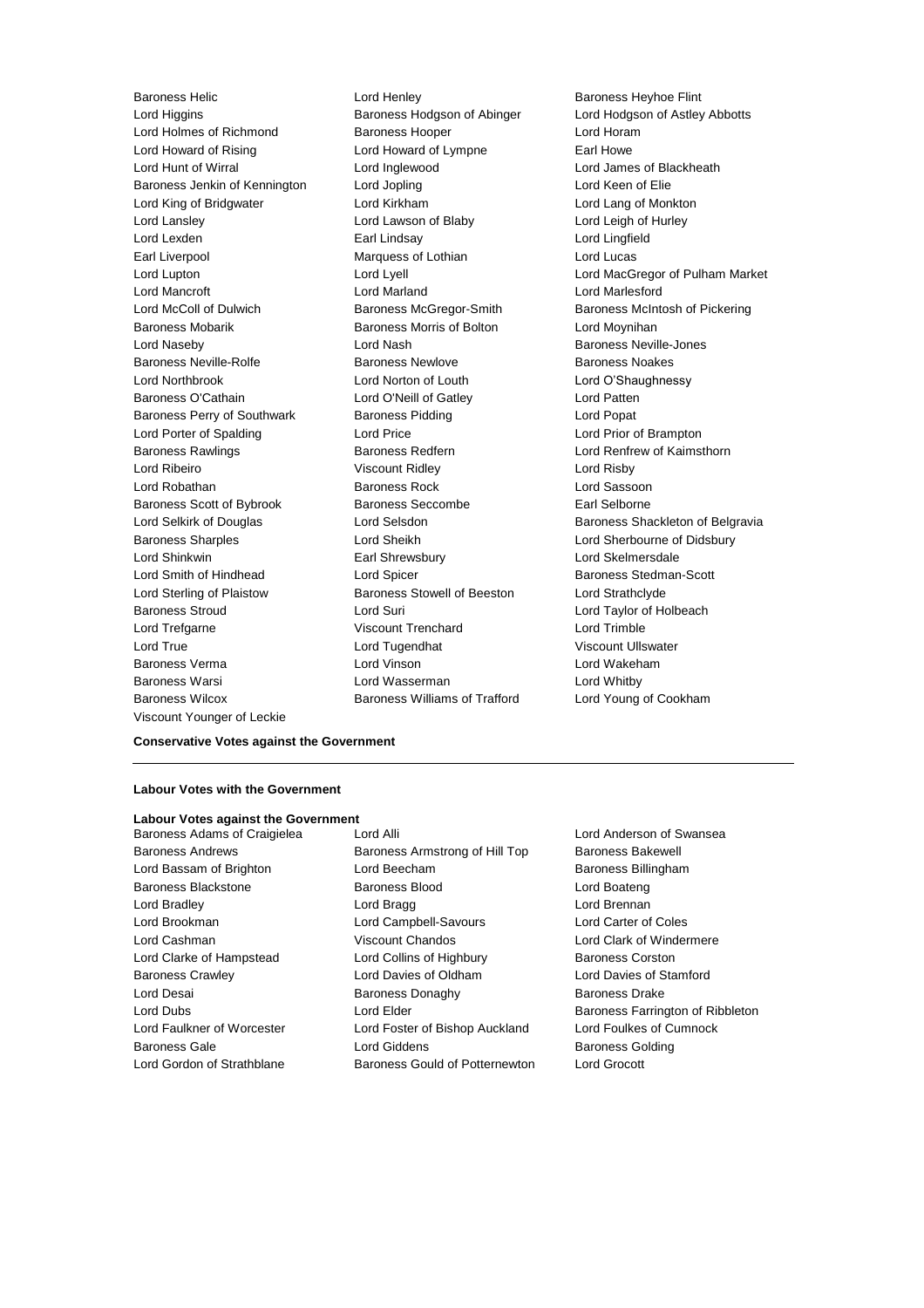Lord Haworth Baroness Hayter of Kentish Town Baroness Healy of Primrose Hill Lord Hollick **Baroness Hollis of Heigham** Lord Howarth of Newport Baroness Howells of St Davids Lord Hoyle Lord Hughes of Woodside Lord Hunt of Kings Heath Lord Hunt of Chesterton Lord Irvine of Lairg Baroness Jay of Paddington Lord Jones Baroness Jones of Whitchurch Baroness Jowell Lord Judd Lord Kennedy of Southwark Baroness Kennedy of The Shaws Baroness King of Bow Lord Kinnock Baroness Kinnock of Holyhead Lord Kirkhill Lord Kirkhill Lord Knight of Weymouth Baroness Lawrence of Clarendon Lord Layard Lord Lea of Crondall Baroness Liddell of Coatdyke Lord Liddle Lord Linsey Baroness Lister of Burtersett Lord MacKenzie of Culkein Baroness Mallalieu Lord Mandelson Lord Maxton Lord McAvoy Lord McConnell of Glenscorrodale Baroness McDonagh Lord McFall of Alcluith Baroness McIntosh of Hudnall Lord Mitchell Lord Monks Baroness Morgan of Huyton Lord Morris of Handsworth Lord Morris of Aberavon Lord Murphy of Torfaen Baroness Nye Lord O'Neill of Clackmannan Lord Patel of Bradford Lord Pendry Lord Plant of Highfield Lord Ponsonby of Shulbrede Baroness Prosser Baroness Quin Lord Radice **Baroness Ramsay of Cartvale** Lord Rea Baroness Rebuck Lord Reid of Cardowan Lord Richard Lord Rosser Lord Rowlands Baroness Royall of Blaisdon Lord Sawyer **Baroness Sherlock** Viscount Simon Lord Smith of Leigh Baroness Smith of Basildon Lord Snape Lord Stone of Blackheath Baroness Symons of Vernham Dean Baroness Taylor of Bolton Baroness Thornton Lord Tomlinson Lord Touhig Lord Tunnicliffe **Baroness Wall of New Barnet** Baroness Warwick of Undercliffe Lord Watson of Invergowrie **Baroness Wheeler** Baroness Whitaker Lord Whitty **Lord Williams of Elvel** Lord Wills Lord Wood of Anfield **Baroness Worthington** Baroness Young of Old Scone Lord Young of Norwood Green

Lord Hain Viscount Hanworth Lord Harris of Haringey Lord Hart of Chilton Lord Haskel

### **Liberal Democrat Votes with the Government**

### **Liberal Democrat Votes against the Government**

| Lord Addington                                | Lord Allan of Hallam                | Lord Ashdown of Norton-sub-Hamdon |  |
|-----------------------------------------------|-------------------------------------|-----------------------------------|--|
| Baroness Bakewell of Hardington<br>Mandeville | <b>Baroness Barker</b>              | Lord Beith                        |  |
| Baroness Benjamin                             | Baroness Bonham-Carter of Yarnbury  | Baroness Bowles of Berkhamsted    |  |
| Lord Bradshaw                                 | <b>Baroness Brinton</b>             | Lord Bruce of Bennachie           |  |
| Lord Burnett                                  | Baroness Burt of Solihull           | Lord Campbell of Pittenweem       |  |
| Lord Carlile of Berriew                       | Lord Chidgey                        | Lord Clement-Jones                |  |
| <b>Lord Cotter</b>                            | Lord Dholakia                       | <b>Baroness Doocey</b>            |  |
| Baroness Falkner of Margravine                | <b>Baroness Featherstone</b>        | Lord Foster of Bath               |  |
| Lord Fox                                      | Baroness Garden of Frognal          | Lord German                       |  |
| Earl Glasgow                                  | <b>Baroness Grender</b>             | <b>Baroness Hamwee</b>            |  |
| Baroness Harris of Richmond                   | Baroness Humphreys                  | Lord Hussain                      |  |
| <b>Baroness Hussein-Ece</b>                   | Baroness Janke                      | <b>Baroness Jolly</b>             |  |
| Lord Jones of Cheltenham                      | Lord Kirkwood of Kirkhope           | <b>Baroness Kramer</b>            |  |
| Lord Lee of Trafford                          | Lord Lester of Herne Hill           | Lord Loomba                       |  |
| <b>Baroness Ludford</b>                       | Lord Macdonald of River Glaven      | Lord Maclennan of Rogart          |  |
| <b>Baroness Maddock</b>                       | <b>Baroness Manzoor</b>             | Lord Marks of Henley-on-Thames    |  |
| Lord McNally                                  | Baroness Miller of Chilthorne Domer | Lord Newby                        |  |
| <b>Baroness Northover</b>                     | Lord Oates                          | Earl Oxford and Asquith           |  |
| Lord Paddick                                  | Lord Palmer of Childs Hill          | <b>Baroness Parminter</b>         |  |